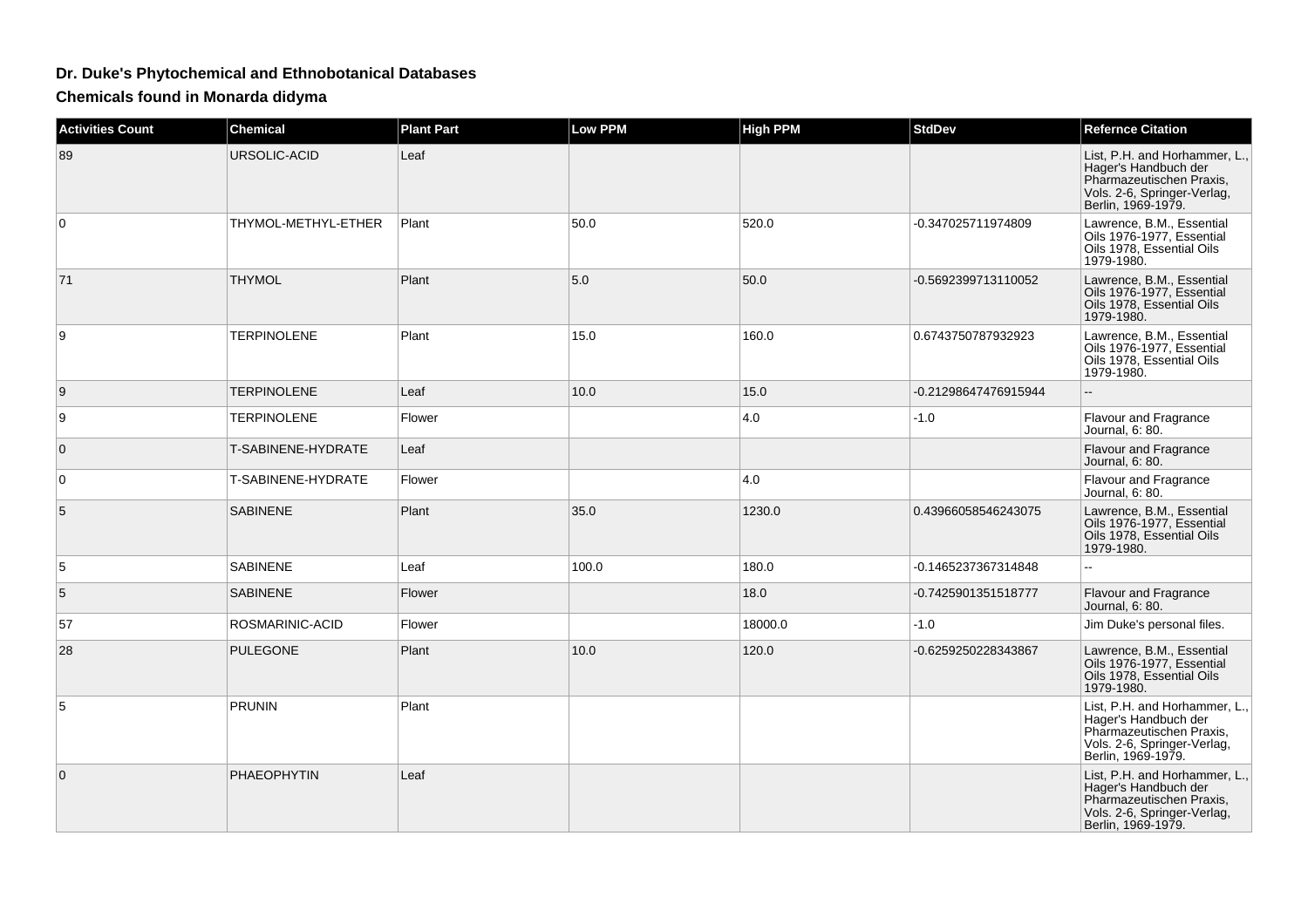| <b>Activities Count</b> | <b>Chemical</b>   | <b>Plant Part</b> | <b>Low PPM</b> | <b>High PPM</b> | <b>StdDev</b>        | <b>Refernce Citation</b>                                                                                                                                                 |
|-------------------------|-------------------|-------------------|----------------|-----------------|----------------------|--------------------------------------------------------------------------------------------------------------------------------------------------------------------------|
| $\mathbf{1}$            | PELARGONIN        | Flower            |                |                 |                      | Jeffery B. Harborne and H.<br>Baxter, eds. 1983.<br>Phytochemical Dictionary. A<br>Handbook of Bioactive<br>Compounds from Plants.<br>Taylor & Frost, London. 791<br>pp. |
| 16                      | P-CYMENE          | Plant             | 120.0          | 1850.0          | 0.061323450943005245 | Lawrence, B.M., Essential<br>Oils 1976-1977, Essential<br>Oils 1978, Essential Oils<br>1979-1980.                                                                        |
| 16                      | P-CYMENE          | Leaf              | 140.0          | 270.0           | -0.17579834905797595 | $\overline{a}$                                                                                                                                                           |
| 16                      | P-CYMENE          | <b>Flower</b>     |                | 405.0           | 0.9531089965802728   | <b>Flavour and Fragrance</b><br>Journal, 6: 80.                                                                                                                          |
| $\mathbf 0$             | OCTAN-3-OL        | Leaf              |                |                 |                      | Flavour and Fragrance<br>Journal, 6: 80.                                                                                                                                 |
| $\overline{0}$          | OCTAN-3-OL        | Flower            |                |                 |                      | <b>Flavour and Fragrance</b><br>Journal, 6: 80.                                                                                                                          |
| 0                       | OCT-1-ENE-3-OL    | Leaf              | 200.0          | 360.0           |                      |                                                                                                                                                                          |
| $\overline{0}$          | OCT-1-ENE-3-OL    | Flower            |                | 10.0            |                      | Flavour and Fragrance<br>Journal, 6: 80.                                                                                                                                 |
| $\overline{c}$          | <b>OCIMENE</b>    | Leaf              |                |                 |                      | List, P.H. and Horhammer, L.,<br>Hager's Handbuch der<br>Pharmazeutischen Praxis,<br>Vols. 2-6, Springer-Verlag,<br>Berlin, 1969-1979.                                   |
| $\overline{0}$          | <b>NONANAL</b>    | Plant             | 5.0            | 50.0            | 1.7315695012698875   | Lawrence, B.M., Essential<br>Oils 1976-1977, Essential<br>Oils 1978, Essential Oils<br>1979-1980.                                                                        |
| $\overline{1}$          | <b>NARIRUTIN</b>  | Plant             |                |                 |                      | List, P.H. and Horhammer, L.,<br>Hager's Handbuch der<br>Pharmazeutischen Praxis,<br>Vols. 2-6, Springer-Verlag,<br>Berlin, 1969-1979.                                   |
| 56                      | <b>NARINGENIN</b> | Plant             |                |                 |                      | List, P.H. and Horhammer, L.,<br>Hager's Handbuch der<br>Pharmazeutischen Praxis,<br>Vols. 2-6, Springer-Verlag,<br>Berlin, 1969-1979.                                   |
| 22                      | <b>MYRCENE</b>    | Plant             | 10.0           | 485.0           | 0.05674559250193856  | Lawrence, B.M., Essential<br>Oils 1976-1977, Essential<br>Oils 1978, Essential Oils<br>1979-1980.                                                                        |
| 22                      | <b>MYRCENE</b>    | Leaf              | 25.0           | 40.0            | -0.15824144322226433 | $\mathbf{L}$                                                                                                                                                             |
| 22                      | <b>MYRCENE</b>    | Flower            |                | 30.0            | -0.48499255419406617 | Flavour and Fragrance<br>Journal, 6: 80.                                                                                                                                 |
| $\mathbf 0$             | <b>MONARDEIN</b>  | Flower            |                |                 |                      | $\mathbf{L}$                                                                                                                                                             |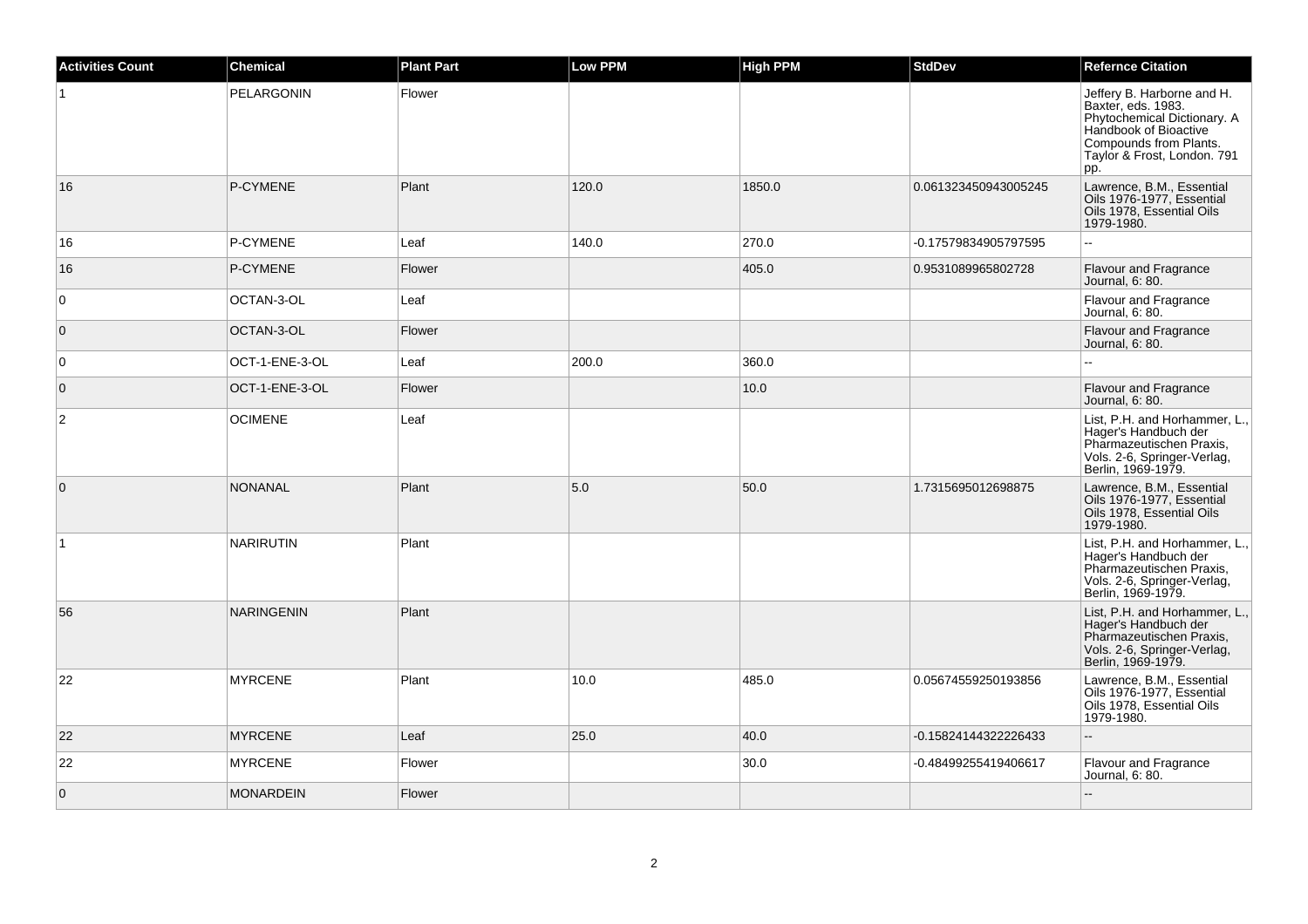| <b>Activities Count</b> | <b>Chemical</b>                        | <b>Plant Part</b> | <b>Low PPM</b> | <b>High PPM</b> | <b>StdDev</b>        | <b>Refernce Citation</b>                                                                                                                                                 |
|-------------------------|----------------------------------------|-------------------|----------------|-----------------|----------------------|--------------------------------------------------------------------------------------------------------------------------------------------------------------------------|
|                         | <b>LINARIN</b>                         | Plant             |                |                 |                      | List, P.H. and Horhammer, L.,<br>Hager's Handbuch der<br>Pharmazeutischen Praxis,<br>Vols. 2-6, Springer-Verlag,<br>Berlin, 1969-1979.                                   |
| $\vert$ 7               | LINALYL-ACETATE                        | Flower            |                | 4.0             | -0.5307262088164137  | <b>Flavour and Fragrance</b><br>Journal, 6: 80.                                                                                                                          |
| $\overline{7}$          | LINALYL-ACETATE                        | Plant             | 50.0           | 505.0           | -0.33522212092081605 | Lawrence, B.M., Essential<br>Oils 1976-1977, Essential<br>Oils 1978, Essential Oils<br>1979-1980.                                                                        |
| $\vert$ 7               | LINALYL-ACETATE                        | Leaf              |                |                 |                      | <b>Flavour and Fragrance</b><br>Journal, 6: 80.                                                                                                                          |
| $\overline{0}$          | <b>LINALOL</b>                         | Plant             | 5.0            | 5900.0          | 0.901609281291647    | Lawrence, B.M., Essential<br>Oils 1976-1977, Essential<br>Oils 1978, Essential Oils<br>1979-1980.                                                                        |
| $\overline{0}$          | <b>LINALOL</b>                         | Leaf              | 5195.0         | 9645.0          | 5.270310025436921    |                                                                                                                                                                          |
| $\overline{0}$          | LINALOL                                | Flower            |                | 2385.0          | 0.07319469612266988  | <b>Flavour and Fragrance</b><br>Journal, 6: 80.                                                                                                                          |
| 60                      | <b>LIMONENE</b>                        | Leaf              | 25.0           | 40.0            | -0.40570419186405104 |                                                                                                                                                                          |
| 60                      | <b>LIMONENE</b>                        | Flower            |                | 10.0            | -0.6767651247109525  | Flavour and Fragrance<br>Journal, 6: 80.                                                                                                                                 |
| 60                      | <b>LIMONENE</b>                        | Plant             | 2.0            | 1300.0          | 0.3131591824150948   | Lawrence, B.M., Essential<br>Oils 1976-1977, Essential<br>Oils 1978, Essential Oils<br>1979-1980.                                                                        |
| $\overline{0}$          | <b>ISOSAKURANIN</b>                    | Plant             |                |                 |                      | Lawrence, B.M., Essential<br>Oils 1976-1977, Essential<br>Oils 1978, Essential Oils<br>1979-1980.                                                                        |
| $\overline{0}$          | ISOSAKURANETIN-<br><b>GLYCOSIDE</b>    | Plant             |                |                 |                      | Lawrence, B.M., Essential<br>Oils 1976-1977. Essential<br>Oils 1978, Essential Oils<br>1979-1980.                                                                        |
| $\overline{0}$          | ISOSAKURANETIN-7-<br><b>RUTINOSIDE</b> | Plant             |                |                 |                      | Jeffery B. Harborne and H.<br>Baxter, eds. 1983.<br>Phytochemical Dictionary. A<br>Handbook of Bioactive<br>Compounds from Plants.<br>Taylor & Frost, London. 791<br>pp. |
| $\overline{0}$          | <b>ISOSAKURANETIN</b>                  | Plant             |                |                 |                      | Lawrence, B.M., Essential<br>Oils 1976-1977, Essential<br>Oils 1978, Essential Oils<br>1979-1980.                                                                        |
| 3                       | <b>ISOMENTHONE</b>                     | Leaf              | 15.0           | 25.0            | -0.6713665389168254  | $\sim$                                                                                                                                                                   |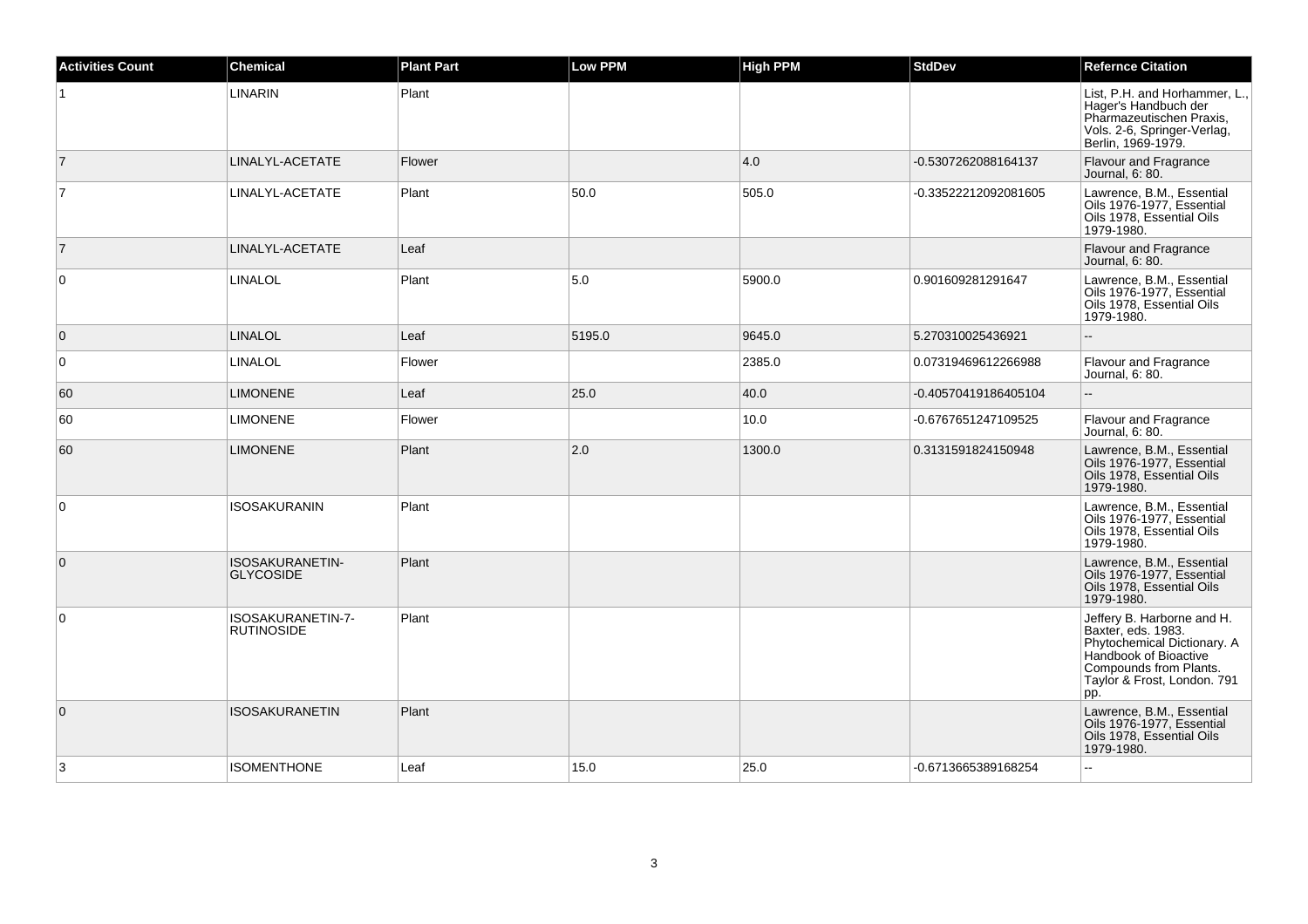| <b>Activities Count</b> | <b>Chemical</b>                  | <b>Plant Part</b> | <b>Low PPM</b> | <b>High PPM</b> | <b>StdDev</b>         | <b>Refernce Citation</b>                                                                                                               |
|-------------------------|----------------------------------|-------------------|----------------|-----------------|-----------------------|----------------------------------------------------------------------------------------------------------------------------------------|
| 3                       | <b>ISOMENTHONE</b>               | Flower            |                |                 |                       | <b>Flavour and Fragrance</b><br>Journal, 6: 80.                                                                                        |
| $\mathbf 0$             | <b>GLUCOGENKWANIN</b>            | Plant             |                |                 |                       | List, P.H. and Horhammer, L.,<br>Hager's Handbuch der<br>Pharmazeutischen Praxis,<br>Vols. 2-6, Springer-Verlag,<br>Berlin, 1969-1979. |
| $\overline{2}$          | <b>GERMACRENE-D</b>              | Plant             | 20.0           | 330.0           | -0.14345684237501086  | Lawrence, B.M., Essential<br>Oils 1976-1977, Essential<br>Oils 1978. Essential Oils<br>1979-1980.                                      |
| $\overline{2}$          | <b>GERMACRENE-D</b>              | Leaf              | 370.0          | 690.0           | 0.03343711695300454   |                                                                                                                                        |
| $\overline{2}$          | <b>GERMACRENE-D</b>              | Flower            |                | 115.0           | -0.2915926657253819   | <b>Flavour and Fragrance</b><br>Journal, 6: 80.                                                                                        |
| 5                       | <b>GERANYL-ACETATE</b>           | Flower            |                | 4.0             | $-1.0$                | Flavour and Fragrance<br>Journal, 6: 80.                                                                                               |
| 5                       | <b>GERANYL-ACETATE</b>           | Leaf              | 7.0            | 13.0            | -1.0015481756750388   | $\sim$                                                                                                                                 |
| 35                      | <b>GERANIOL</b>                  | Leaf              | 14.0           | 25.0            | -0.21886385378025552  | $\sim$                                                                                                                                 |
| 35                      | <b>GERANIOL</b>                  | Flower            |                | 4.0             | -0.5148556941565537   | <b>Flavour and Fragrance</b><br>Journal, 6: 80.                                                                                        |
| 3                       | GENKWANIN                        | Plant             |                |                 |                       | List, P.H. and Horhammer, L.,<br>Hager's Handbuch der<br>Pharmazeutischen Praxis,<br>Vols. 2-6, Springer-Verlag,<br>Berlin, 1969-1979. |
| 11                      | <b>GAMMA-TERPINENE</b>           | Plant             | 20.0           | 1250.0          | -0.025599439862913652 | Lawrence, B.M., Essential<br>Oils 1976-1977, Essential<br>Oils 1978, Essential Oils<br>1979-1980.                                      |
| 11                      | <b>GAMMA-TERPINENE</b>           | Leaf              | 60.0           | 115.0           | -0.15018994823601897  | $\mathbf{u}$                                                                                                                           |
| 11                      | <b>GAMMA-TERPINENE</b>           | Flower            |                | 195.0           | -0.38395915301878303  | <b>Flavour and Fragrance</b><br>Journal, 6: 80.                                                                                        |
| 0                       | EO                               | Shoot             | 1000.0         | 10000.0         | -0.027439288511147023 | $\overline{\phantom{a}}$                                                                                                               |
| $\overline{0}$          | EO                               | Leaf              | 7000.0         | 13000.0         | 0.12885840515037347   | $\overline{\phantom{a}}$                                                                                                               |
| 0                       | EO                               | Flower            |                | 3700.0          | -0.3001412591419022   | Flavour and Fragrance<br>Journal, 6: 80.                                                                                               |
| $\mathbf{1}$            | DIHYDROCARVYL-<br><b>ACETATE</b> | Plant             | 5.0            | 45.0            | -0.623146364914203    | Lawrence, B.M., Essential<br>Oils 1976-1977, Essential<br>Oils 1978, Essential Oils<br>1979-1980.                                      |
| $\mathbf 0$             | <b>DIDYMIN</b>                   | Plant             | 300.0          | 3000.0          |                       |                                                                                                                                        |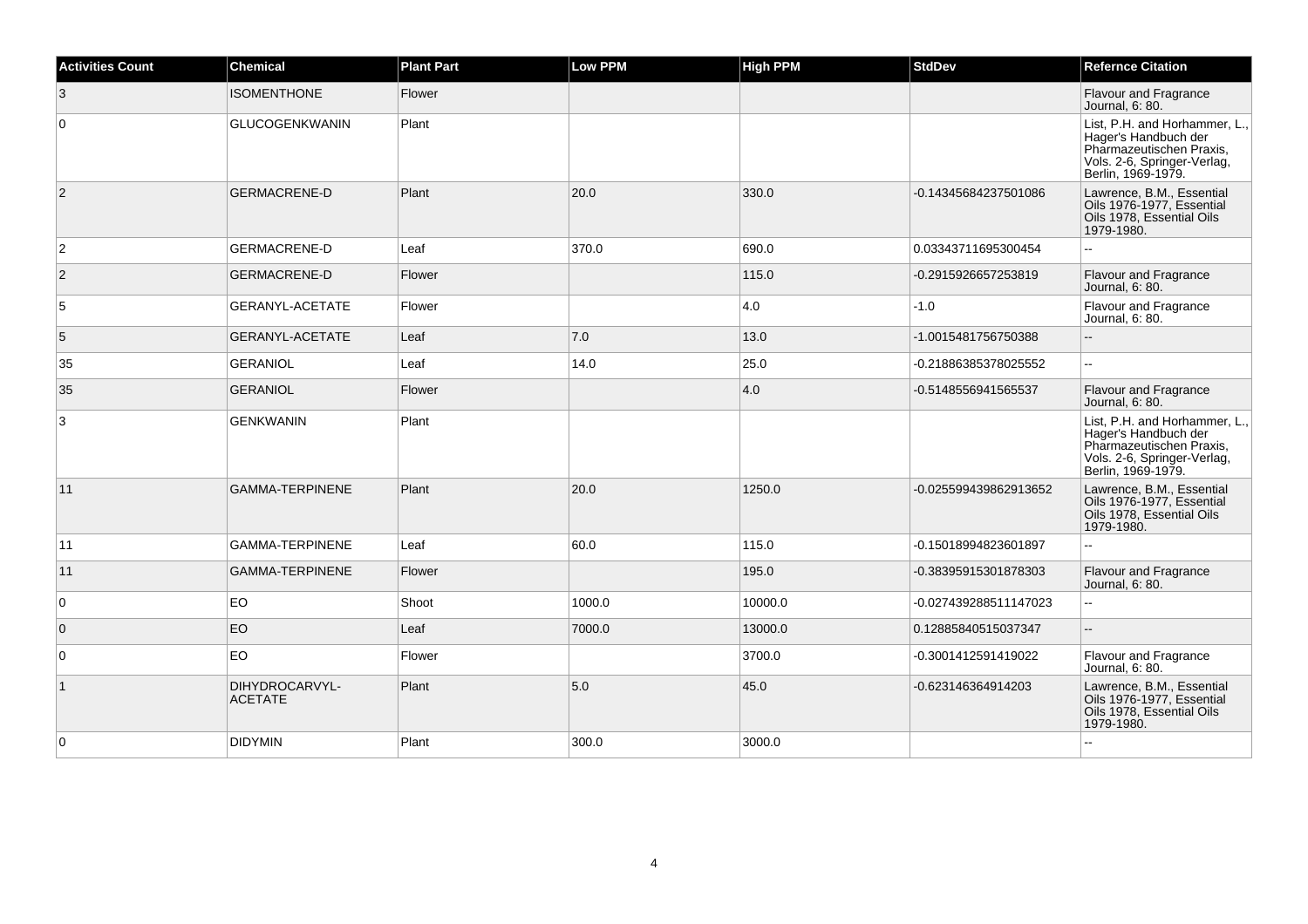| <b>Activities Count</b> | Chemical                  | <b>Plant Part</b> | <b>Low PPM</b> | <b>High PPM</b> | <b>StdDev</b>         | <b>Refernce Citation</b>                                                                                                               |
|-------------------------|---------------------------|-------------------|----------------|-----------------|-----------------------|----------------------------------------------------------------------------------------------------------------------------------------|
| 8                       | DELTA-3-CARENE            | Leaf              |                |                 |                       | List, P.H. and Horhammer, L.,<br>Hager's Handbuch der<br>Pharmazeutischen Praxis,<br>Vols. 2-6, Springer-Verlag,<br>Berlin, 1969-1979. |
| 37                      | CARVACROL                 | Plant             |                |                 |                       | List, P.H. and Horhammer, L.,<br>Hager's Handbuch der<br>Pharmazeutischen Praxis,<br>Vols. 2-6, Springer-Verlag,<br>Berlin, 1969-1979. |
| 9                       | <b>CAMPHENE</b>           | Plant             | 25.0           | 320.0           | -0.05843863375945202  | Lawrence, B.M., Essential<br>Oils 1976-1977, Essential<br>Oils 1978, Essential Oils<br>1979-1980.                                      |
| 9                       | <b>CAMPHENE</b>           | Leaf              | 90.0           | 170.0           | -0.12843512103305268  | LL.                                                                                                                                    |
| 9                       | <b>CAMPHENE</b>           | Flower            |                | 10.0            | -0.6881569624054215   | <b>Flavour and Fragrance</b><br>Journal, 6: 80.                                                                                        |
| 12                      | BORNYL-ACETATE            | Plant             | 15.0           | 775.0           | 0.026566692243152782  | Lawrence, B.M., Essential<br>Oils 1976-1977, Essential<br>Oils 1978, Essential Oils<br>1979-1980.                                      |
| 12 <sup>2</sup>         | <b>BORNYL-ACETATE</b>     | Leaf              | 380.0          | 740.0           | -0.005245315753730697 | $\overline{\phantom{a}}$                                                                                                               |
| 12                      | <b>BORNYL-ACETATE</b>     | Flower            |                | 55.0            | -0.16222142113076302  | Flavour and Fragrance<br>Journal, 6: 80.                                                                                               |
| 35                      | <b>BORNEOL</b>            | Leaf              | 40.0           | 75.0            | -0.3826736983701255   | <b>Flavour and Fragrance</b><br>Journal, 6: 80.                                                                                        |
| 35                      | <b>BORNEOL</b>            | Flower            |                | 7.0             |                       | Flavour and Fragrance<br>Journal, 6: 80.                                                                                               |
| 47                      | BETA-SITOSTEROL           | Leaf              |                |                 |                       | List, P.H. and Horhammer, L.,<br>Hager's Handbuch der<br>Pharmazeutischen Praxis,<br>Vols. 2-6, Springer-Verlag,<br>Berlin, 1969-1979. |
| 13                      | <b>BETA-PINENE</b>        | Plant             | 25.0           | 240.0           | -0.1763503893352365   | Lawrence, B.M., Essential<br>Oils 1976-1977, Essential<br>Oils 1978, Essential Oils<br>1979-1980.                                      |
| 13                      | <b>BETA-PINENE</b>        | Leaf              | 45.0           | 80.0            | -0.3111303351356378   |                                                                                                                                        |
| 13                      | <b>BETA-PINENE</b>        | Flower            |                | 7.0             | -0.581400234916731    | Flavour and Fragrance<br>Journal, 6: 80.                                                                                               |
| $\overline{0}$          | BETA-COPAENE              | Plant             | 5.0            | 40.0            |                       | Lawrence, B.M., Essential<br>Oils 1976-1977, Essential<br>Oils 1978, Essential Oils<br>1979-1980.                                      |
| $\overline{0}$          | <b>BETA-CARYOPHYLLENE</b> | Leaf              |                |                 |                       | Flavour and Fragrance<br>Journal, 6: 80.                                                                                               |
| $\overline{0}$          | BETA-CARYOPHYLLENE        | Flower            |                | 30.0            | -0.5961530809679855   | <b>Flavour and Fragrance</b><br>Journal, 6: 80.                                                                                        |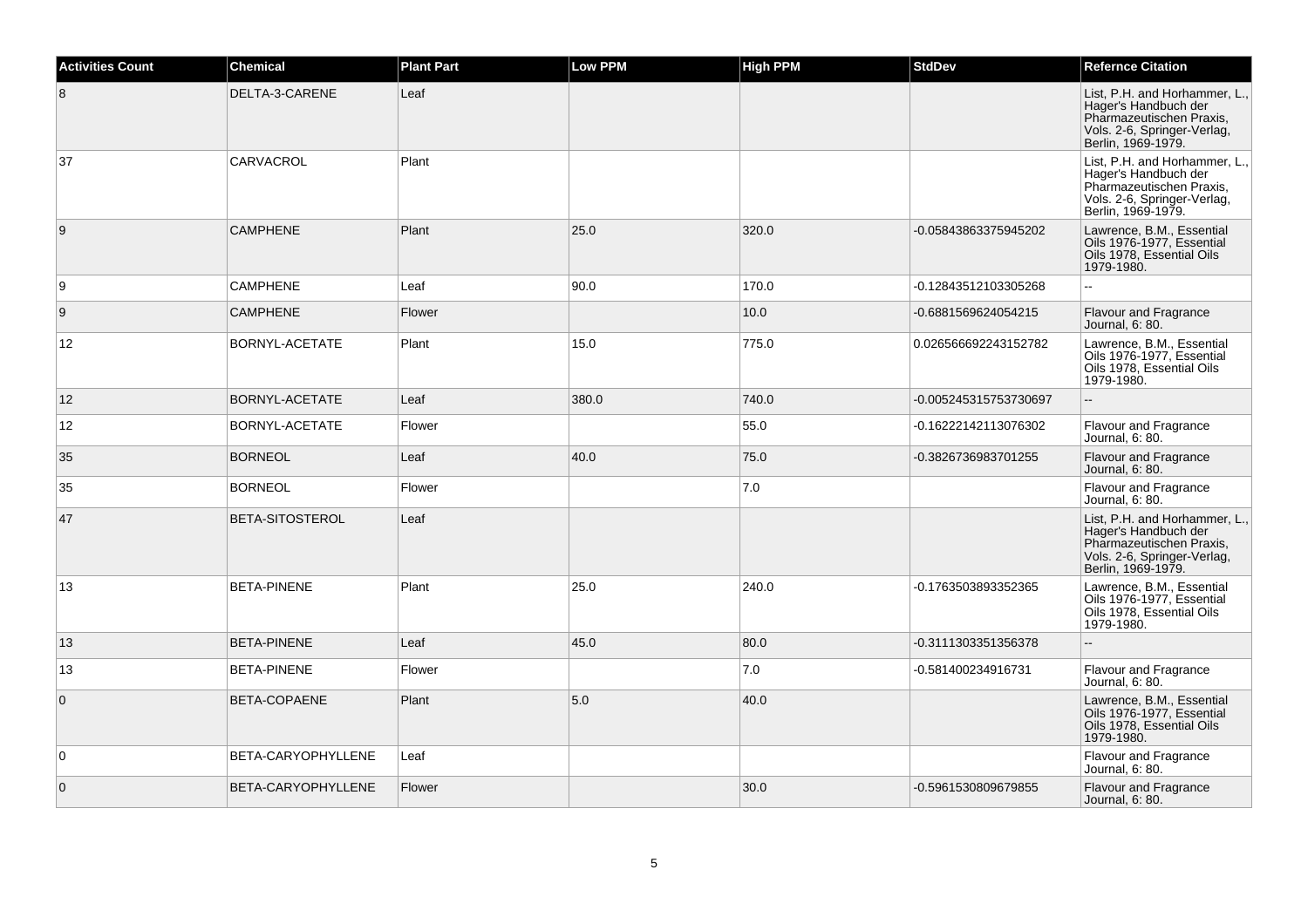| <b>Activities Count</b> | <b>Chemical</b>        | <b>Plant Part</b> | <b>Low PPM</b> | <b>High PPM</b> | <b>StdDev</b>          | <b>Refernce Citation</b>                                                                          |
|-------------------------|------------------------|-------------------|----------------|-----------------|------------------------|---------------------------------------------------------------------------------------------------|
| $\overline{0}$          | BETA-BOURBONENE        | Plant             | 5.0            | 70.0            | -2.6699532303189845E-4 | Lawrence, B.M., Essential<br>Oils 1976-1977, Essential<br>Oils 1978, Essential Oils<br>1979-1980. |
| $\overline{0}$          | <b>BETA-BOURBONENE</b> | Leaf              | 50.0           | 90.0            | -0.010077552677954457  | $\sim$                                                                                            |
| $\overline{0}$          | <b>BETA-BOURBONENE</b> | Flower            |                | 10.0            | -0.5826574853920841    | <b>Flavour and Fragrance</b><br>Journal, 6: 80.                                                   |
| $\overline{0}$          | ALPHA-THUJENE          | Plant             | 2.0            | 20.0            | -0.5526197902491747    | Lawrence, B.M., Essential<br>Oils 1976-1977, Essential<br>Oils 1978, Essential Oils<br>1979-1980. |
| 23                      | ALPHA-TERPINEOL        | Plant             | 1.0            | 420.0           | -0.15539863426025058   | Lawrence, B.M., Essential<br>Oils 1976-1977, Essential<br>Oils 1978, Essential Oils<br>1979-1980. |
| 23                      | ALPHA-TERPINEOL        | Leaf              | 25.0           | 40.0            | -0.5200330695844766    |                                                                                                   |
| 23                      | ALPHA-TERPINEOL        | Flower            |                | 20.0            | -0.624932209361464     | <b>Flavour and Fragrance</b><br>Journal, 6: 80.                                                   |
| 13                      | ALPHA-TERPINENE        | Leaf              | 10.0           | 15.0            | -0.30461131542122966   | $\sim$                                                                                            |
| 13                      | ALPHA-TERPINENE        | Flower            |                | 25.0            | -0.6227631044837592    | Flavour and Fragrance<br>Journal, 6: 80.                                                          |
| 13                      | ALPHA-TERPINENE        | Plant             | 5.0            | 40.0            | -0.44130969594840336   | Lawrence, B.M., Essential<br>Oils 1976-1977, Essential<br>Oils 1978, Essential Oils<br>1979-1980. |
| 28                      | <b>ALPHA-PINENE</b>    | Plant             | 5.0            | 350.0           | -0.23378468636736702   | Lawrence, B.M., Essential<br>Oils 1976-1977. Essential<br>Oils 1978, Essential Oils<br>1979-1980. |
| 28                      | ALPHA-PINENE           | Leaf              | 50.0           | 90.0            | -0.21870131411883623   | $\overline{a}$                                                                                    |
| 28                      | ALPHA-PINENE           | Flower            |                | 18.0            | -0.695718784714942     | Flavour and Fragrance<br>Journal, 6: 80.                                                          |
| $\overline{0}$          | ALPHA-COPAENE          | Leaf              |                |                 |                        | Flavour and Fragrance<br>Journal, 6: 80.                                                          |
| $\overline{0}$          | ALPHA-COPAENE          | Flower            |                |                 |                        | Flavour and Fragrance<br>Journal, 6: 80.                                                          |
| $\overline{0}$          | 3-OCTYL-ACETATE        | Plant             | 10.0           | 110.0           | -0.4874208354416648    | Lawrence, B.M., Essential<br>Oils 1976-1977, Essential<br>Oils 1978, Essential Oils<br>1979-1980. |
| $\overline{0}$          | 3-OCTANONE             | Plant             | 5.0            | 40.0            | -0.23819021088318515   | Lawrence, B.M., Essential<br>Oils 1976-1977, Essential<br>Oils 1978, Essential Oils<br>1979-1980. |